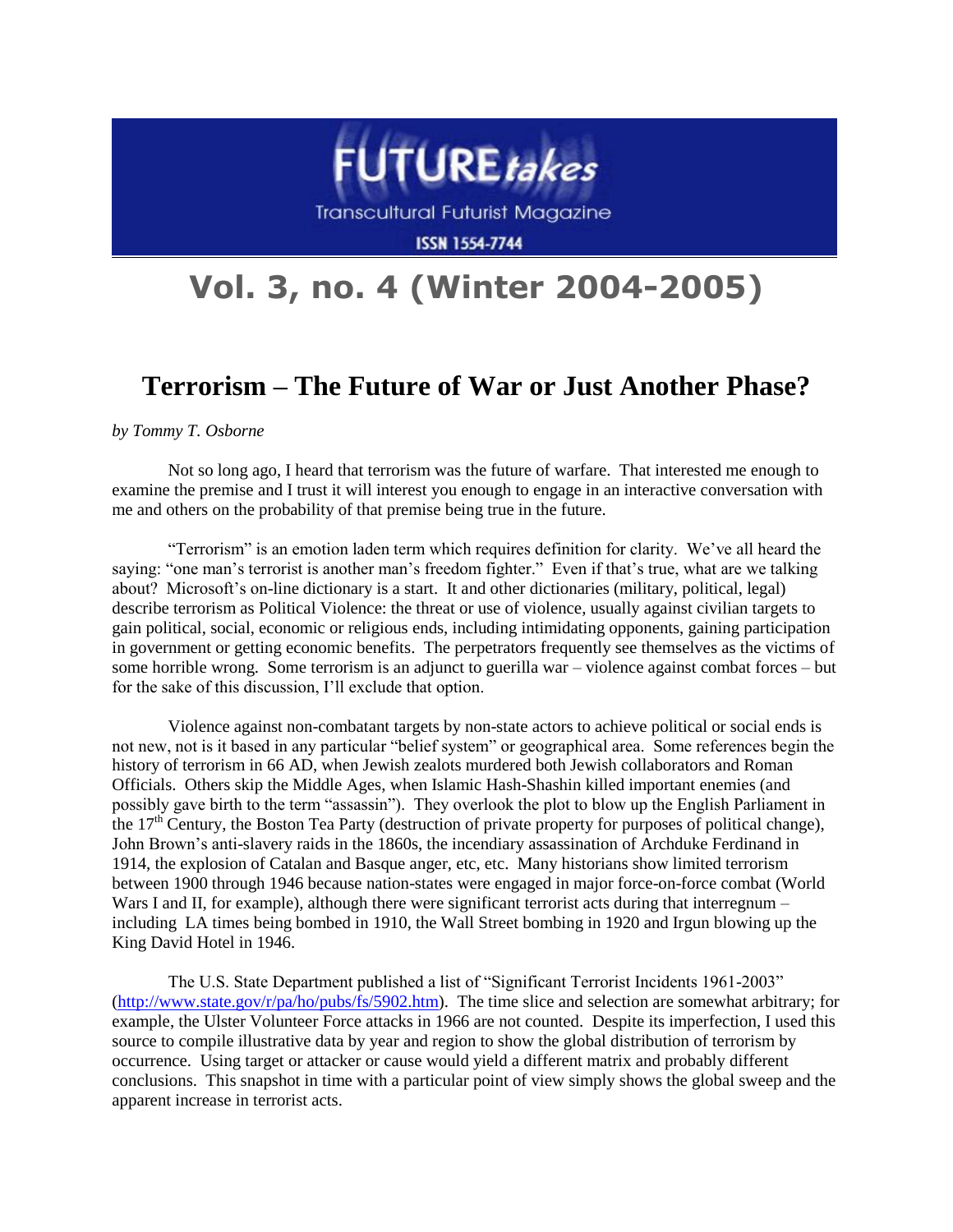| Year  | North   | Central | South   | Africa | Europe | Middle     | Asia $(3)$ | Russia |
|-------|---------|---------|---------|--------|--------|------------|------------|--------|
|       | America | America | America | (1)    |        | East $(2)$ |            |        |
| 1960s |         |         |         |        |        |            |            |        |
| 1970s |         |         |         |        |        |            |            |        |
| 1980s |         |         |         |        | 15     |            |            |        |
| 1990s |         |         | 19      | 14     | 12     | 12         | 13         |        |
| 2000- | 4       |         |         |        |        | 60         | 30         | 10     |
| 2003  |         |         |         |        |        |            |            |        |

 **U.S. State Department Significant Terrorist Incidents 1961-2003** 

 *Notes: (1) Includes North Africa; (2) Includes Iraq and Iran; with 17 incidents in 2000-2003 from Iraq; (3) includes the Asian republics of the former USSR, i.e., Tajikistan, as well as Afghanistan.* 

Terrorism is a tactic, a tool of those who feel powerless to attain their goals within their own political system and who think they are too weak to defeat that system's military forces face to face. They also feel their cause is important enough to die for and to kill for. Accordingly, terrorists engage in asymmetric combat – leveraging their force through acts which draw instant media exposure and which inspire fear or loyalty out of proportion to the act itself. These acts exploit the physical and psychological weaknesses of their targets as well as play to the desires and fears of the target audiences. Some of the seeming increase in the number significant terrorist acts may be related to the reporting by global media in support of their own profit motive and reporting/editorial bias. The rise is certainly related to actions by governments who once ignored the acts or classified them as criminal rather than terrorist.

Three general causes of increased terrorism may flow into the future. The first is political – the tearing apart of multi-ethnic nation states (Yugoslavia; USSR) and the coming together of ethnics to make nations (greater Kurdistan) – no matter the correctness or fallacy of the reasoning. Second, the rise of the United States as a peerless combatant in symmetric war leaves some no place to turn but to asymmetric means. Third, the explosion of technologies in the commercial sector which provide private citizens capabilities once limited to very advanced militaries (such as the ability to communicate covertly and to intercept non-encrypted communications; to navigate by satellite and see in the dark) are leveling the playing field against main force military units. If the problem of super dissatisfied groups who feel powerless or excessively aggrieved continues, then terrorism may be their continued route of choice. The chart of Significant Terrorist Incidents (1960-2003) indicates increases in number and geographical areas from year to year. The past is not necessarily prelude.

Nothing holds the three causes invariant over the next twenty to thirty years. The forces of explosion and implosion of nation states may be resolved. No nation remains without a peer forever. China may well be preparing to challenge the US on military as well as economic grounds. Other nations have proved equally adroit and soft power may soon trump the hard power of a military giant which has funding issues. On the other hand, the arms race between national militaries and commercially available technology has not been won – it has just started. And the nations may win – their motive isn't profit, it is survival. The vast majority of terrorists don't have the infrastructure to research, develop and produce their own weaponry – that's why they are terrorists. On the other hand, anti-terror is expensive and terror is cheap.

A dramatic change in the willingness of states/groups of states and of angry dissenters to solve their grievances peacefully, or a change in any of the three causes, may make terrorism not the wave of the future, but a trough of the past.

*POINTS FOR THE CLASSROOM (send comments to [forum@futuretakes.org\)](mailto:forum@futuretakes.org):*